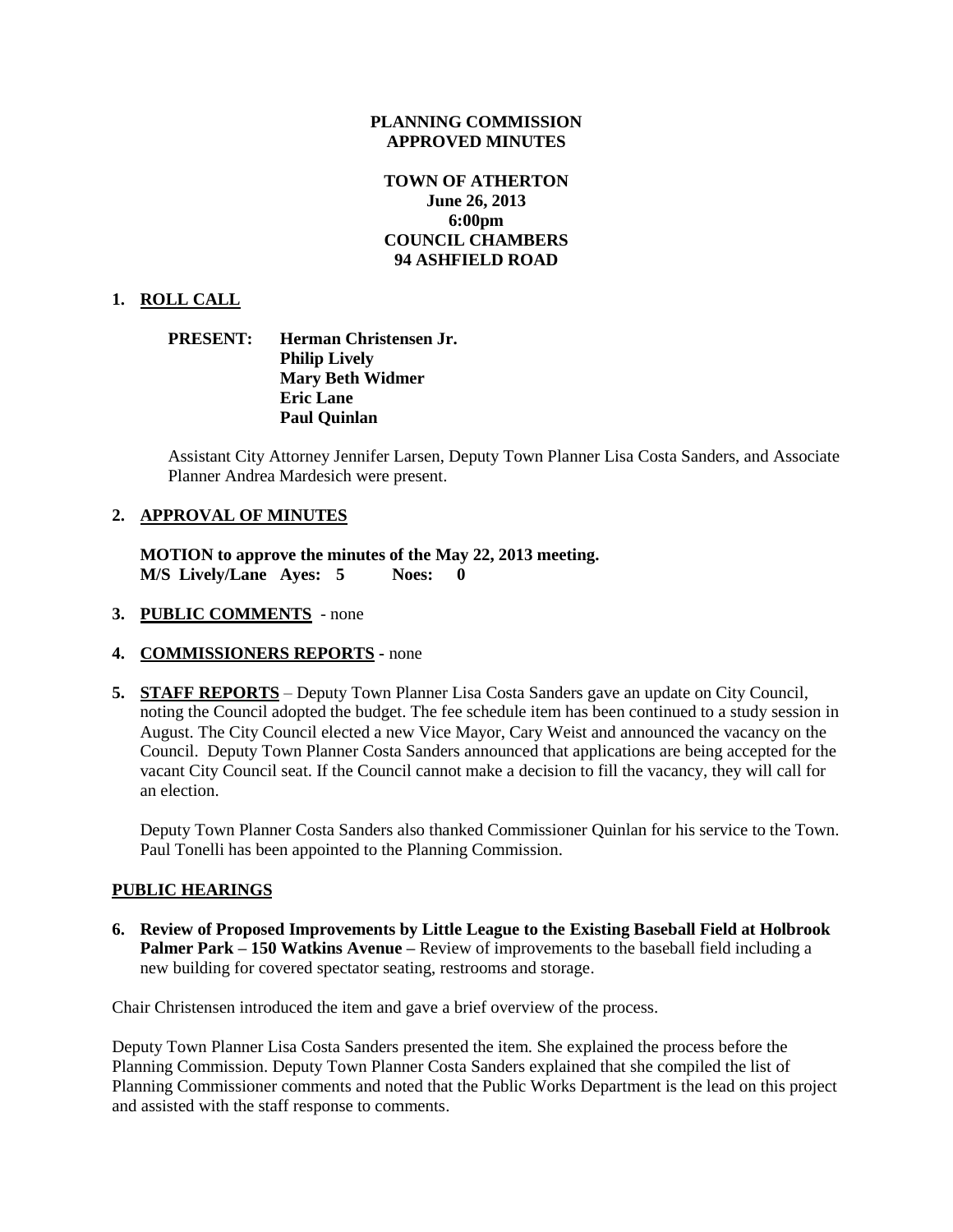Chair Christensen commented that he would like each of the Commissioners to comment on the items brought up by the Commission and then draft a letter containing a list of recommendations from the Planning Commission to the City Council. He would like the letter completed by staff and then returned to the Commission for comment at its next meeting.

Deputy Town Planner Lisa Costa Sanders agreed that a complete list of the Commission's recommendations will be provided to the City Council.

Chair Christensen remarked that he wasn't sure what the timeline was for getting the letter to the City Council. Deputy Town Planner Lisa Costa Sanders answered that the item is currently scheduled for the July City Council meeting.

Commissioner Lively commented that he thinks the letter could be written and reviewed before the next City Council meeting.

Chair Christensen commented that he would like two of the Commissioners to work with staff on the letter of recommendations for review and discussion at the July Planning Commission meeting.

Commissioner Lane expressed concern that if the Planning Commission doesn't have their list of recommendations ready prior to the July City Council meeting, that they might miss an opportunity to provide recommendations to the City Council. Commissioner Lane asked staff what the agenda item for the July City Council meeting is. Deputy Town Planner Lisa Costa Sanders responded that if the recommendations are ready, it will be presented to the City Council. Staff will be asking the City Council to review the recommendations and provide direction to staff for negotiations with Menlo-Atherton Little League on a Use Agreement.

Assistant City Attorney Jennifer Larson suggested that in an effort to remain in compliance with the Brown Act, if necessary, the Commission should hold another hearing to approve the letter so the public can witness the process.

Commissioner Quinlan expressed his opinion that the process has taken long enough and the item should not have to be heard at another Planning Commission meeting. He thinks that the Planning Commission should be able to come up with a list of recommendations tonight without meeting again.

Commissioner Lively expressed disappointment in the staff report; specifically, the responses given by Menlo Atherton Little League. Commissioner Lively gave an example of #5 – in discussion about the color of the benches, MA Little League's response was that the bleachers would need to be painted which would result in higher maintenance costs. Commissioner Lively was disappointed in comments like this.

Deputy Town Planner Lisa Costa Sanders explained that Public Works took the lead on the project in discussions with Little League. She added that the Atherton Police Department offered feedback and they determined, after looking at the plans, that there would not a public safety issue.

Commissioner Lively expressed regret that the MA Little League group didn't provide these responses in person.

Commissioner Quinlan commented that process has taken too long. In approaching the decision, he will be constrained by the three things that he believes were in the minds of the voters: improved playing field, bleachers, and restrooms. He was concerned by the subjective nature of staff saying that the proposal by MA Little League was or was not the will of the voters. Commissioner Quinlan agreed with Commissioner Lane's argument at the last meeting that the existing space is a meadow and while he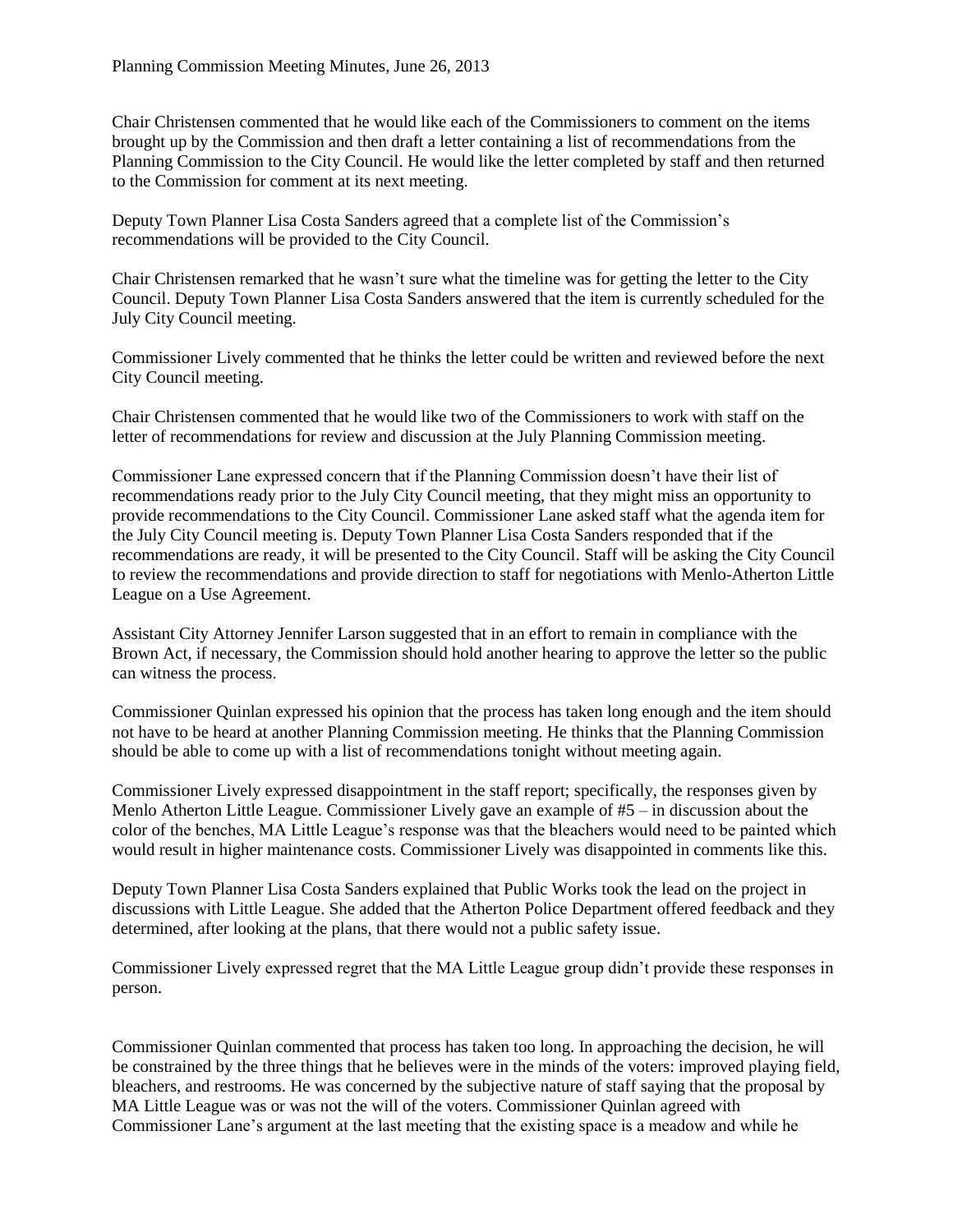would like to see the site improved for baseball use, he could see not allowing all of the features so that the site can remain more like a meadow when not being used for baseball.

Commissioner Widmer expressed concern that MA Little League had a rebuttal on every recommendation the Planning Commission brought forward. She would like to see them reach some middle ground.

Chair Christensen remarked that he supports improving the ball field but would approve a much smallerscale plan than the plan before the Commission. He would like to see a plan that takes into consideration the rural setting of the ball field.

Mike Gardner, Menlo Atherton Little League spoke on behalf of the project. Mr. Gardner addressed Commissioner Widmer's concern and informed the Commission that staff requested that Little League respond to every item on the list presented. He remarked that they are not entrenched and would like to work with the Town to complete the project while staying true to the will of the people.

Commissioner Lane expressed disappointment in the response to the Commission's comments from Little League. Commissioner Lane commented that he understood that Little League has stated that they are willing to include ideas discussed at the last meeting, but the written response did not convey that sentiment

Mr. Gardner reminded the Commission that he is on record from the last meting that Little League would be willing to look into issues like brown or green benches, etc. He would like to walk the field with the Planning Commissioners and City Council. Mr. Gardner commented that he would like to work with the Town to come to an agreement about the project.

Commissioner Lane commented that in his remarks to Little League he told them what he like about the project and those things he would like to see changed. He would like the same sort of response from Little League. Mr. Gardner remarked that Commissioner Lane's remarks from the last meeting have resonated with him.

Chair Christensen restated the role of the Planning Commission in the process.

Commissioner Lively restated his desire to see more details in the project plan. He noted the grade difference between home plate and the tennis courts and noted that the difference is 30 inches. He is not clear on how that difference will be made up if it is not a retaining wall. Commissioner Lively believes, in regards to this project, "the devil is in the details."

Commissioners reviewed the list of comments by the following categories:

### **FOUL POLES**

# **MOTION that the foul poles shall be removed at the end of the season or upon request by the Town.**

**M/S Widmer/Christensen Ayes: 5 Noes: 0**

### **FENCING**

Commissioner Quinlan stated that beyond the dugout the fence should be removable to the outfield fence to keep meadow-like nature.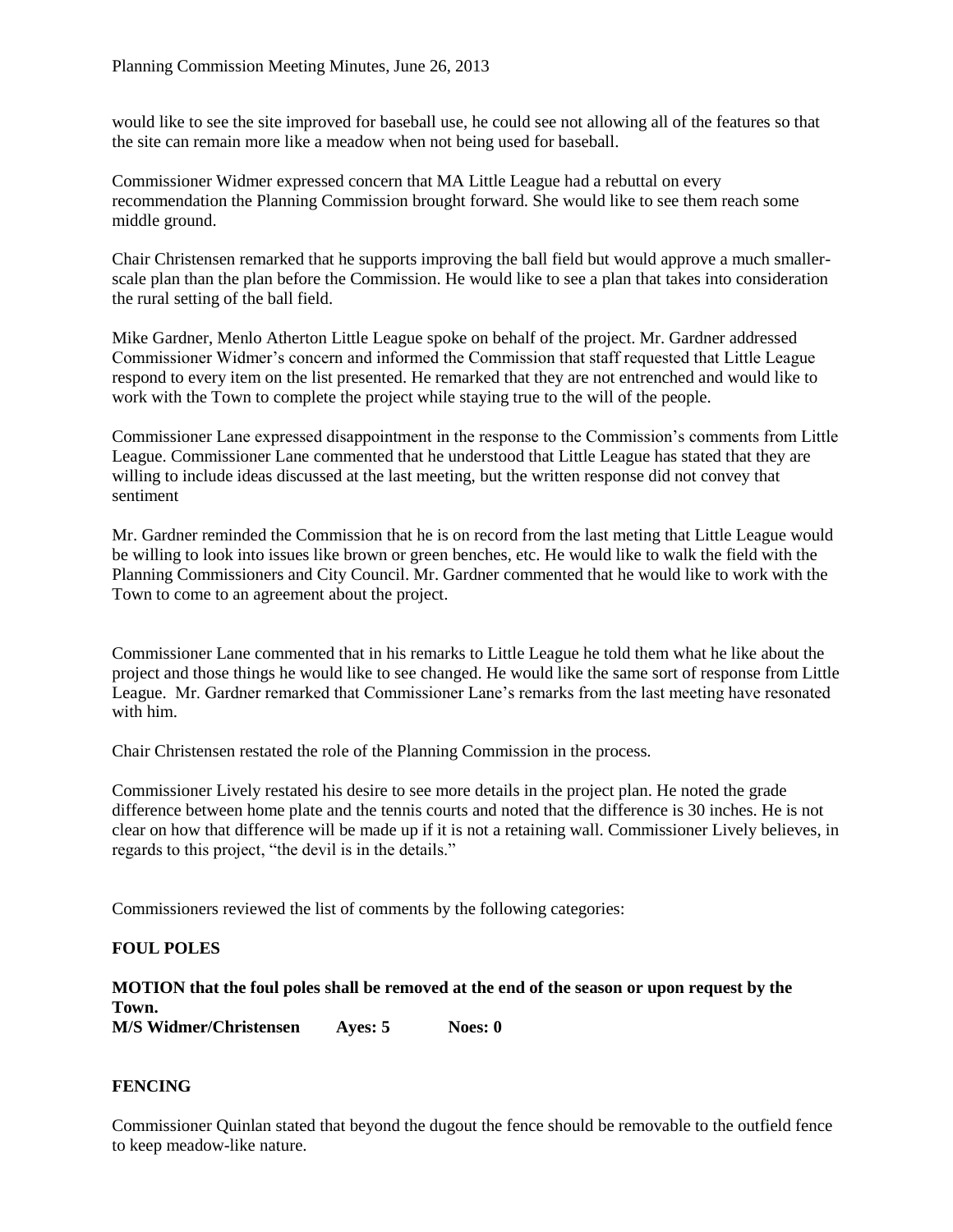Commissioner Lively agrees with Commissioner Quinlan.

Chair Christensen feels all fencing should be removed at the end of the season.

Commissioner Lane feels the "permanent" footprint can remain the same as it is now. Any extension should be removable.

**MOTION to allow a non-removable fence similar to footprint as it exists today along the infield, anything beyond that shall be removable at the end of the season or upon the request of the Town. M/S Lane/Lively Ayes: 4 Noes: 1 (Christensen)**

**OUTFIELD FENCE**

**MOTION to allow the outfield fence to be 4' high and removable at the end of the season or upon request by the Town as proposed.**

**M/S Lane/Widmer Ayes: 5 Noes: 0**

Walter Robinson, resident, addressed the Commission and questioned their stated jurisdiction with regards to this application. Mr. Robinson believes that their purpose is inconsistent with what the City Attorney has advised. Deputy Town Planner Lisa Costa Sanders and Assistant City Attorney Jennifer Larson advised that in this instance, the City Council has the ultimate authority and the Planning Commission has been asked to make recommendations to the City Council.

### **SPRINKLER LINES AND CONTROLS**

**MOTION that the sprinkler lines and controls shall be moved to temporary housing during construction and out of the playing surface for final installation, to the satisfaction of Public Works Staff.**

**M/S Widmer/Quinlan Ayes: 5 Noes: 0**

# **LIGHTING**

Commissioner Lively asked how much lighting will there be if there is covered seating. Commissioner Lively feels there should be no lighting on the field – only down lit security lighting at the rear and seating area.

Commissioner Widmer is concerned about where the utility conduit will go. Commissioner Widmer has concerns about it going through trees, playground, under the path and field.

Mr. Gardner explained that it is not a case of MA Little League not knowing what they are doing – they are waiting for guidance from staff before including some of the details of the project.

### **MOTION: Lighting**

- **a.) shall be minimal downlit security lights at the rear of the structure,**
- **b.) shall be minimal downlit security lighting within the seating area,**
- **c.) shall not include field lights,**
- **d.) the electrical conduit path shall minimally impact trees.**

**M/S Lively/Quinlan Ayes: 5 Noes: 0**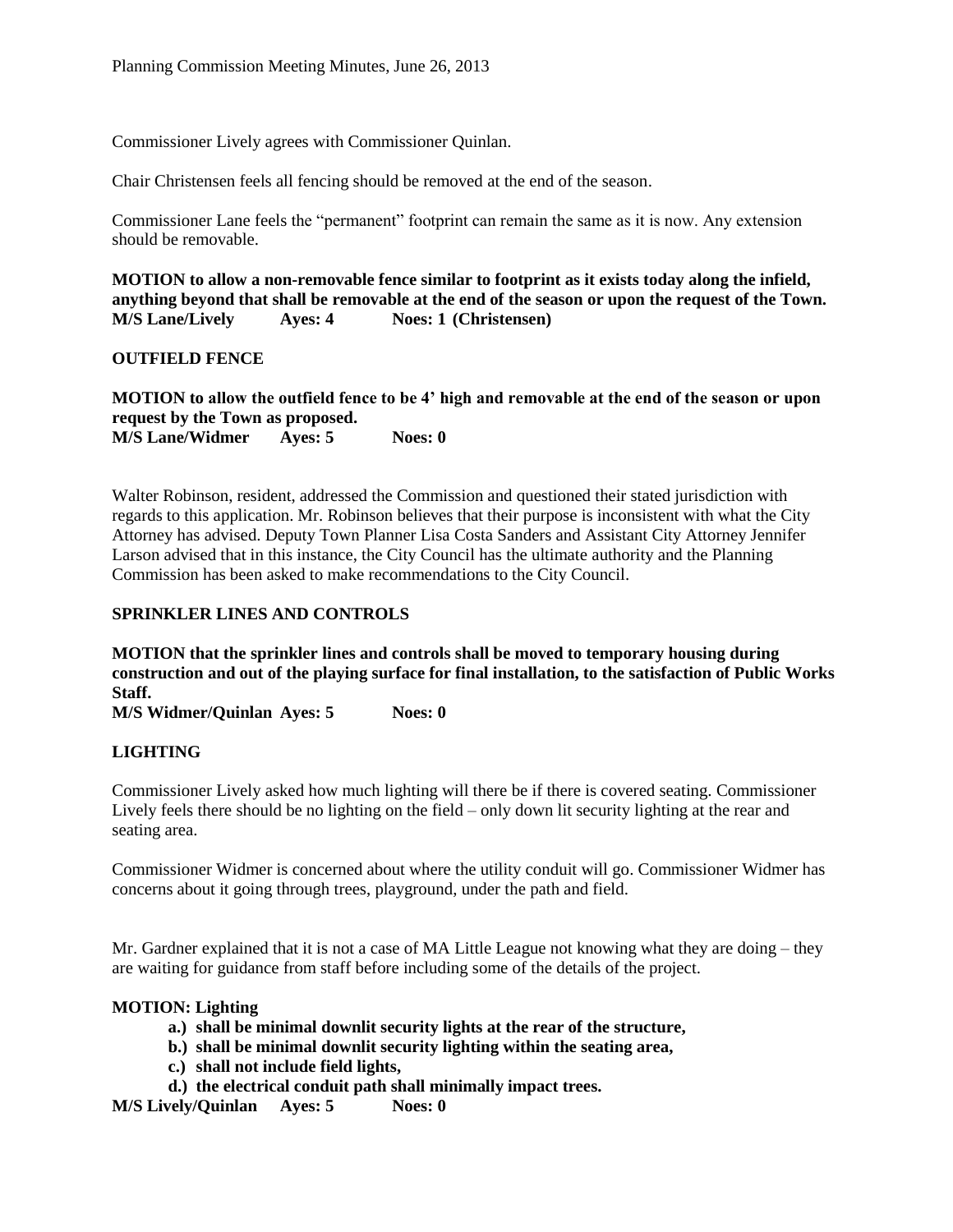# **FIELD IMPROVEMENTS**

Chair Christensen feels that the whole field should be improved. Some parts may need more than others.

Commissioners Quinlan and Widmer are wondering if there is a standard for deciding what parts of the field need work.

Commissioner Lane asked who holds the liability. He feels that depending on Town's legal vulnerability, they may want a better field. Commissioner Lane commented that right field is not the same height as the rest of the field. Commissioner Lane stated that he trusts the applicant to create a good field.

Commissioner Quinlan remarked that liability insurance will be addressed during the use agreement.

# **MOTION that the entire field should be improved for a quality playing surface (some places may need more work than others).**

**M/S Quinlan/Christensen Ayes: 5 Noes: 0**

### **SCOREBOARD**

Commissioner Lane thinks the scoreboard should be in the seating area to minimize impact.

Commissioner Lively wants the scoreboard put away.

Commissioner Christensen would also like a portable scoreboard in order to restore the field to the meadow.

Commissioner Widmer asked if a portable scoreboard would be battery or solar powered and expressed concern over running a power line.

Commissioner Lane commented that there should be no scoreboard along either foul line. He is OK with either a portable scoreboard or in the seating area.

Mr. Gardner assured the Commission that MA Little League will consider all recommendations, see what's available in the marketplace and make a determination.

**MOTION that no permanent scoreboard be located along either foul line. M/S Lane/Quinlan Ayes: 5 Noes: 0**

**MOTION that as an option, the scoreboard could be designed as part of the main seating structure or as a portable scoreboard, that would be stored at the end of each game. M/S Lane/Widmer Ayes: 5 Noes: 0**

### **PATH**

Commissioner Widmer thinks we should be reducing hardscape.

Chair Christensen is worried that a 6-foot path won't be enough for maintenance vehicles to drive on.

Mr. Gardner remarked that the path is an upgrade to the existing path and that the Town's Public Works department requested the path be 8 feet wide. The Town's carts are tearing up the sides of the current path. MA Little League will follow the direction of the Town.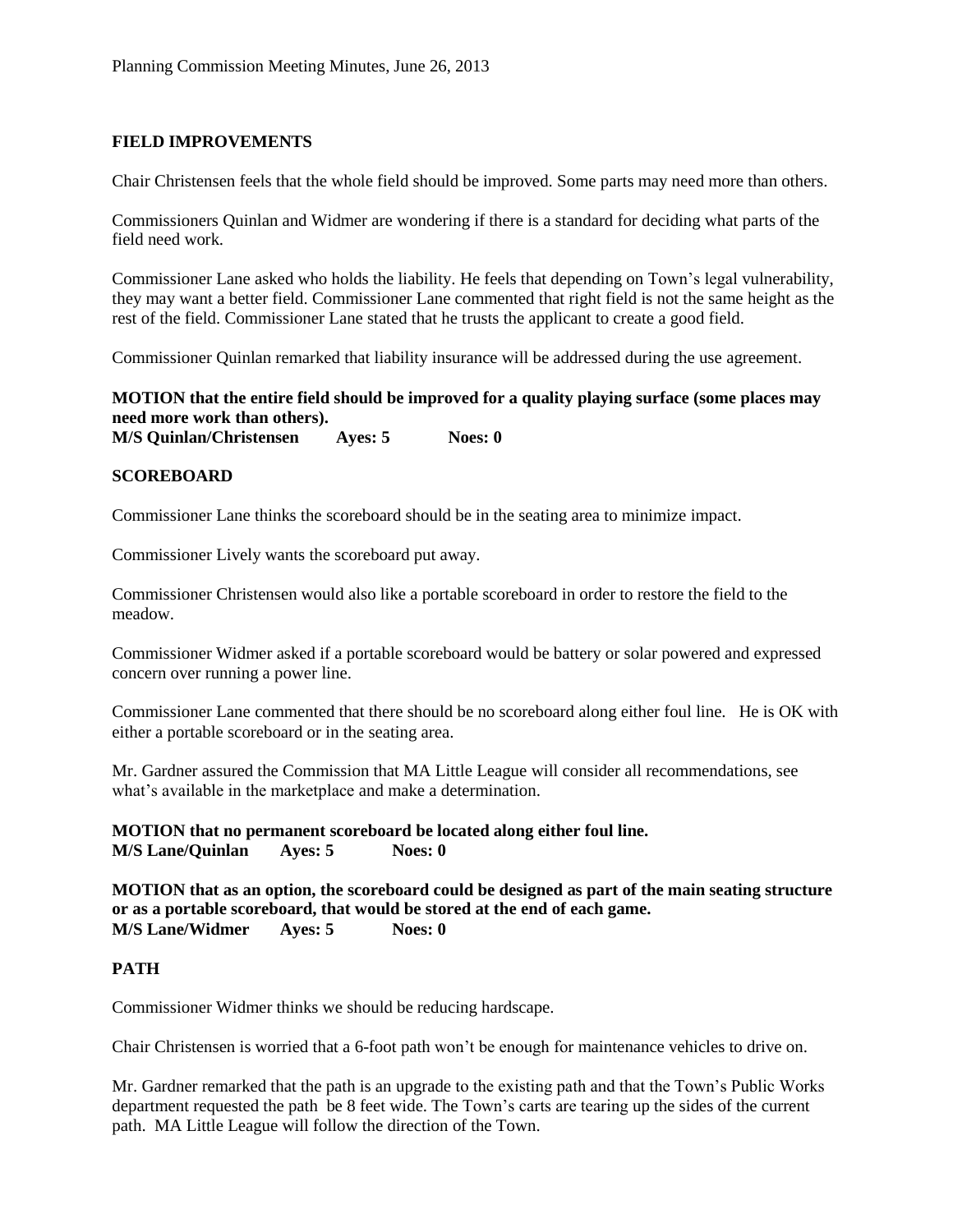Commissioner Widmer asked why the Town is making homeowners reduce hardscape but is not following their own standards. Deputy Town Planner Lisa Costa Sanders answered that the Town doesn't restrict hardscape but that it just triggers more drainage requirements.

Commissioner Lane commented that due to the use, the path should be asphalt.

**MOTION that the path from the parking lot to the field shall be no greater than 8' in width, asphalt material as recommended by Public Works. M/S Christensen/Lively Ayes: 4 Noes: 1**

### **DUGOUTS**

Chair Christensen would like the roof to be removable at the end of the season.

Commissioner Widmer asked if the fences are removable then won't there be a big hole during the offseason

Mr. Gardner clarified that the dugouts have always been proposed at grade level. They will not be sunken.

Commissioner Quinlan believes the dugouts need a roof, as it gets very hot.

Commissioner Lane also sees the dugout roof as a safety issue from foul balls.

Mr. Gardner again commented that the drawings are conceptual and MA Little League very much wants to work with the Town on the design and to make sure it fits in with the surroundings.

Commissioner Lively believes the roof should be removable at the end of the season. He feels the same about the roof on the seating area.

Commissioner Lively is concerned about pigeons and other animals living in a roof structure.

### **MOTION to allow the dugouts with a roof cover that is removed at the end of the season. M/S Lively/Widmer Ayes: 3 Noes: 2 (Quinlan, Lane)**

### **BACKSTOP**

Mr. Gardner explained that the covered part is standard of most backstops. The proposal consists of a see through black-coated chain link fence to keep foul balls from reaching the spectators, walking path, or tennis courts.

Commissioner Lane asked if the top would be arched or flat. Mr. Gardener answered that it is proposed as flat.

Chairman Christensen would like the backstop taken away during the off-season.

Commissioner Lane passed a picture of the dugout and is concerned that it needs to be a very secure structure due to its height and angle which may not work as a temporary structure.

Commissioner Lively asked how much taller the backstop is than the seating area with cupola.

Mr. Gardner answered that he doesn't know exactly but the fence will be under the height of the cupola, the part that extends will be higher but not sure how much higher.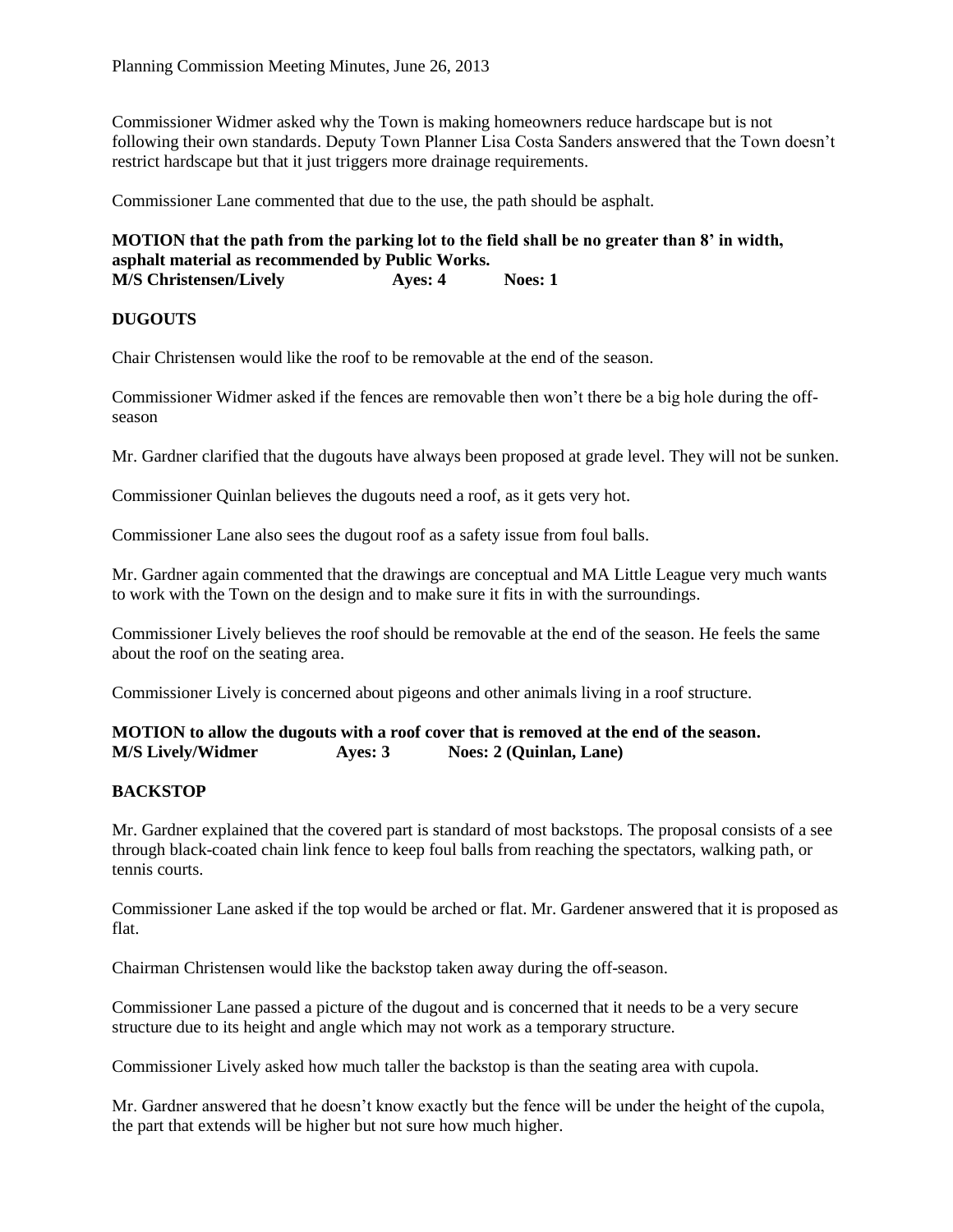### **MOTION that the backstop with foul ball screen along the top as proposed with black vinyl coated chain link fence is acceptable as permanent. M/S Lane/Quinlan Ayes: 3 Noes: 2(Christensen, Lively)**

Commissioner Quinlan wanted to clarify from Commissioner Lively the reason for his vote. Commissioner Lively clarified that he would like to see the backstop shorter than what is shown in the drawing.

### **SEATING/STRUCTURE (not including the roof)**

Commissioner Lively feels that the stands will hold 200 people and he thinks that is about three times too many people.

Deputy Town Planner explained that the current Building Code specifies for 18 inches per seat for occupancy calculations. MA Little League is proposing more space per person per seat. Little League indicates they have designed the seating area to accommodate 100 spectators with more width per seat than is specified by the Building Code.

Mr. Gardner assured the Commission that it is not intended for 200 people. It is intended for 100 people to sit comfortably.

Commissioner Quinlan and Lively are in favor of reducing the visual impact of the seating area.

Chair Christensen is unclear on how to quantify a reduction in size. He suggested a reduction in percentage and also a reduction in seating capacity based on the 24" wide seat.

**MOTION to minimize the visual impacts of the structure and significantly reduce the size of the structure (60-100 people, using 24" wide seat as a standard).**

**M/S Lively/Christensen Ayes: 4 Noes: 1 (Quinlan)**

### **COLOR**

Deputy Town Planner Lisa Costa Sanders noted that the Parks and Recreation Commission recommended that the building color mimic the color of the darkest existing building in the park.. Mr. Gardner answered that they will paint the structure whatever color the Town wants it to be. Commissioners were in agreement with the Parks and Recreation Commission comments.

### **ROOF**

Commissioner Lively would like something other than permanent covered roof.

Commissioner Quinlan thinks a covered removable roof will cause a lot of trouble and won't look very good. Commissioner Quinlan also commented that covered seating was the linchpin of the vote. He feels constrained that he should support covered seating.

Commissioner Widmer thinks it should be permanent but it doesn't have to have such a high profile.

Commissioner Lane thinks the structure doesn't need to look like so much like a roof. Wants to minimize the look of the roof from a distance and give it less impact.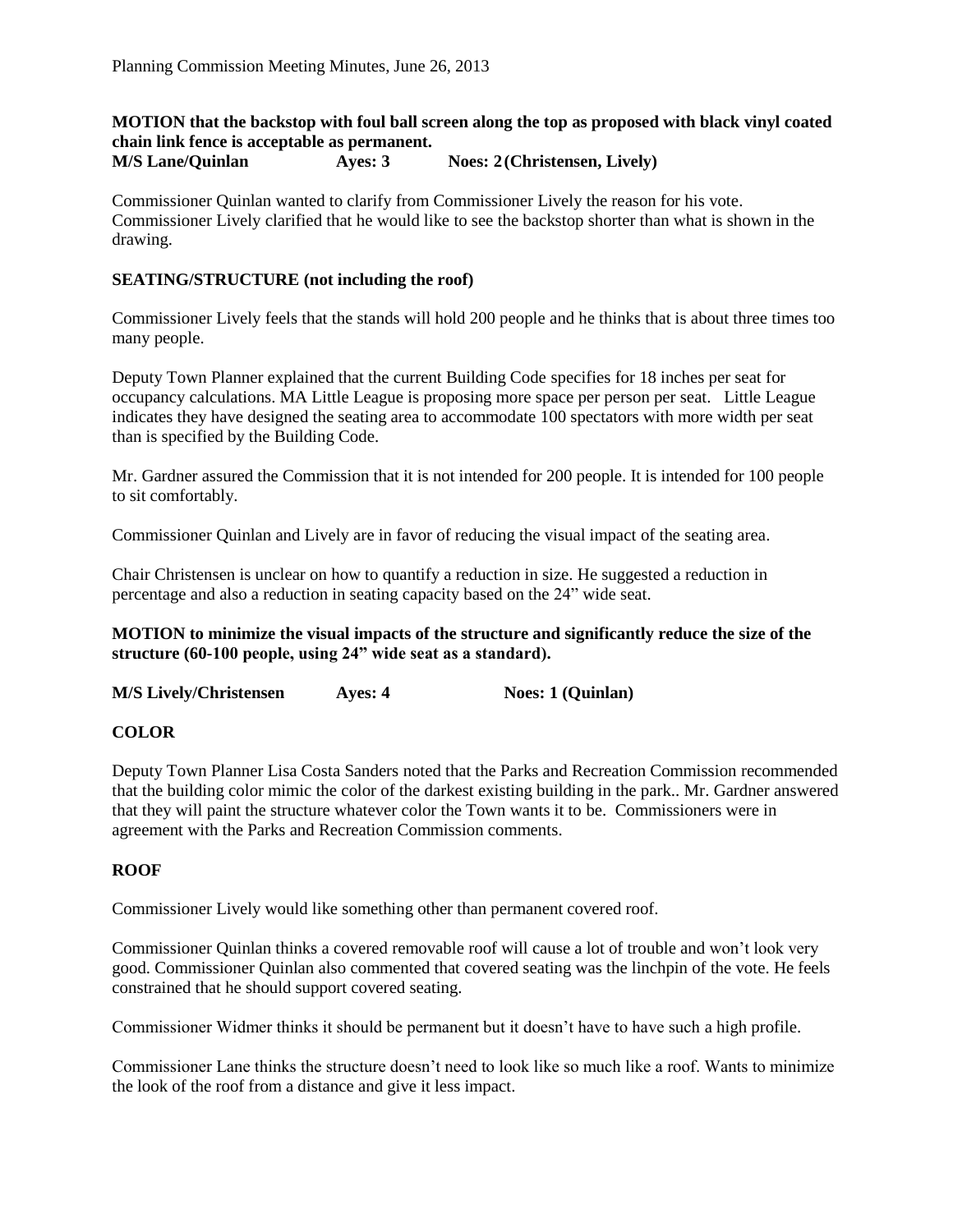**MOTION to allow the roof to be permanent as proposed, with a modified design to minimize the visual impact.**

**M/S Quinlan/Lane Ayes: 3 Noes: 2 (Lively, Christensen)**

# **OPERATING CONDITIONS**

Chair Christensen asked about the condition of the field in prior years. Mr. Gardner spoke candidly that the Town's lack of maintenance was to blame for the condition of the field.

Commissioner Lane wants to make a recommendation to Council that they give clear direction to MA Little League  $-$  i.e. what is the maintenance schedule, what is the time of use.

Commissioner Lively would like to reiterate that there will be no snack bar ever so it cannot be added at a later date.

**Operating Conditions recommendations:** The Planning Commission recommends the City Council give clear direction to applicant for excellent performance taking into consideration the items listed below:

- Maintenance: the Parks and Recreation Commission should oversee Town maintenance of the field to ensure long-term quality.
- Time of Use:
	- o Specific times outlined
	- o Exclusive use during times as noted in Use Agreement
- Lighting: as discussed above
- Snack Bar: no snack bar
- Signage/advertisements: none allowed
- Amplified Sound: none allowed

Commissioner Lively requested that they revisit the potential drainage issues posed by the grade difference on the path.

#### **MOTION to examine and address any potential drainage and safety issues created by the change in grade between home plate and the tennis courts. M/S Lively/Quinlan Ayes: 5 Noes: 0**

Chair Christensen would like himself and Commissioner Lively to work with staff to put the recommendations into a more formal letter. He would then like to bring it back to the Commission for approval.

Commissioner Lane would like to leave the task to Commissioner Lively and Chair Christensen to formalize the recommendation and present it to Council.

Commissioner Lively thinks the matter should come back to the July Planning Commission meeting so that the public has one more opportunity to comment on the matter.

Commissioner Quinlan feels the Commission has prepared a list of recommendations to the City Council and that the process not be delayed further.

Commissioner Lane does not want to miss the window to submit recommendations to the City Council. He suggested that if the item is put on the Council agenda for July 17 that they at least present the Council with a draft of the Planning Commission recommendations.